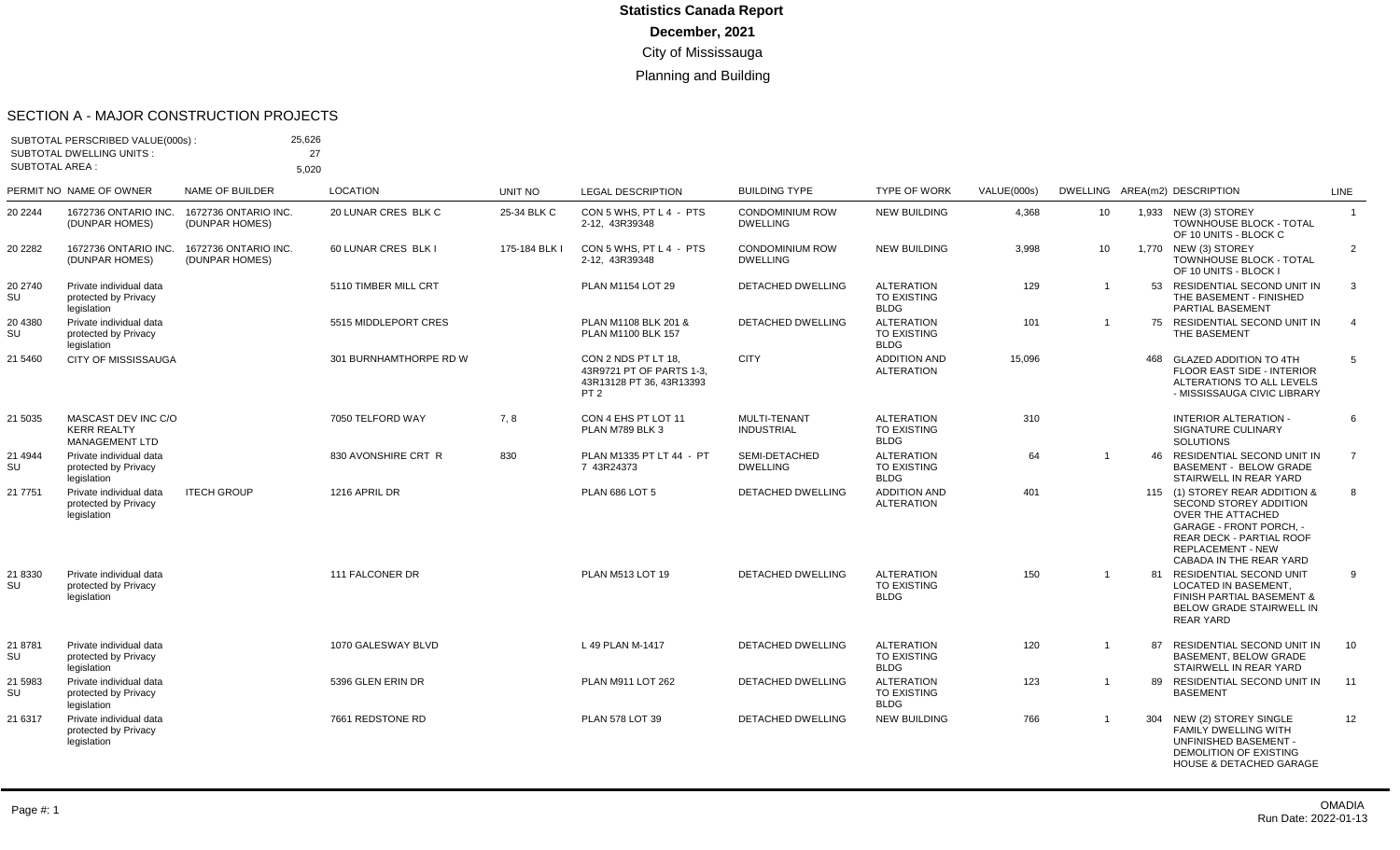|               | SUBTOTAL PERSCRIBED VALUE(000s):<br><b>SUBTOTAL DWELLING UNITS:</b><br><b>SUBTOTAL AREA:</b> |                                                                              | 8,670<br>9                                 |         |                                                  |                                    |                                                        |             |                |       |                                                                                                                                             |                |
|---------------|----------------------------------------------------------------------------------------------|------------------------------------------------------------------------------|--------------------------------------------|---------|--------------------------------------------------|------------------------------------|--------------------------------------------------------|-------------|----------------|-------|---------------------------------------------------------------------------------------------------------------------------------------------|----------------|
|               | PERMIT NO NAME OF OWNER                                                                      | 2,853<br><b>NAME OF BUILDER</b>                                              | <b>LOCATION</b>                            | UNIT NO | <b>LEGAL DESCRIPTION</b>                         | <b>BUILDING TYPE</b>               | <b>TYPE OF WORK</b>                                    | VALUE(000s) |                |       | DWELLING AREA(m2) DESCRIPTION                                                                                                               | LINE           |
| 21 6356<br>SU | Private individual data<br>protected by Privacy<br>legislation                               |                                                                              | 3419 LADDIE CRES                           |         | PLAN 770 N PT LOT 58                             | SEMI-DETACHED<br><b>DWELLING</b>   | <b>ALTERATION</b><br><b>TO EXISTING</b><br><b>BLDG</b> | 92          | $\overline{1}$ |       | 44 RESIDENTIAL SECOND UNIT IN<br><b>BASEMENT - SEPARATE</b><br>FINISHED BASEMENT AREA                                                       | $\overline{1}$ |
| 21 6445<br>SU | Private individual data<br>protected by Privacy<br>legislation                               |                                                                              | 3954 WORTHVIEW PL                          |         | PLAN M1052 LOT 299                               | <b>DETACHED DWELLING</b>           | <b>ALTERATION</b><br>TO EXISTING<br><b>BLDG</b>        | 140         | $\mathbf{1}$   |       | 71 RESIDENTIAL SECOND UNIT IN<br><b>BASEMENT, FINISH PARTIAL</b><br><b>BASEMENT WITH BELOW</b><br><b>GRADE STAIRWELL IN REAR</b><br>YARD    | 2              |
| 21 6498       | <b>PINETREE</b><br>DEVELOPMENTS INC.                                                         |                                                                              | 121 CUMBERLAND DR                          |         | LT 263. RP H-12                                  | <b>DETACHED DWELLING</b>           | <b>ALTERATION</b><br>TO EXISTING<br><b>BLDG</b>        | 152         |                |       | <b>INTERIOR ALTERATIONS -</b><br><b>CHANGES TO WINDOWS &amp;</b><br>SIDE DOOR                                                               | 3              |
| 21 6513       | Private individual data<br>protected by Privacy<br>legislation                               |                                                                              | 2508 GLENGARRY RD                          |         | PT LT 22. RP393 - PT 4<br>43R38992               | <b>DETACHED DWELLING</b>           | <b>NEW BUILDING</b>                                    | 1,060       | $\overline{1}$ | 399   | NEW (2) STOREY SINGLE<br><b>FAMILY DWELLING WITH</b><br><b>FINISHED BASEMENT</b>                                                            | $\overline{4}$ |
| 21 6449       | Private individual data<br>protected by Privacy<br>legislation                               |                                                                              | 2400 GENEVIEVE DR                          |         | PLAN 643 LOT 17                                  | <b>DETACHED DWELLING</b>           | <b>ADDITION AND</b><br><b>ALTERATION</b>               | 149         |                |       | 80 (2) STOREY FRONT ADDITION<br>& NEW ROOF                                                                                                  | 5              |
| 21 7176<br>SU | Private individual data<br>protected by Privacy<br>legislation                               |                                                                              | 7317 GOLDEN MEADOW CRT                     |         | L 100 PLAN M-1760                                | <b>DETACHED DWELLING</b>           | <b>ALTERATION</b><br><b>TO EXISTING</b><br><b>BLDG</b> | 76          | $\mathbf{1}$   | 55    | <b>RESIDENTIAL SECOND UNIT IN</b><br><b>BASEMENT - SEPARATE</b><br>FINISHED BASEMENT AREA -<br>BELOW GRADE STAIRWELL IN<br><b>REAR YARD</b> | 6              |
| 21 7012       | PROLOGIS CANADA<br>LLC C/O PROLOGIS                                                          | Private individual data protected 3500 ARGENTIA RD<br>by Privacy legislation |                                            |         | PL 43M-2001, BLK 3                               | SINGLE TENANT<br><b>INDUSTRIAL</b> | <b>ALTERATION</b><br><b>TO EXISTING</b><br><b>BLDG</b> | 1,808       |                |       | (2) LEVEL PLATFORM,<br><b>INTERIOR ALTERATION TO</b><br>ADD WASHROOM -<br>ALTERNATIVE SOLUTION -<br>LULULEMON ATHLETICA                     | $\overline{7}$ |
| 21 6987<br>SU | Private individual data<br>protected by Privacy<br>legislation                               |                                                                              | 1046 WINDSOR HILL BLVD                     |         | PLAN M1016 LOT 57                                | <b>DETACHED DWELLING</b>           | <b>ALTERATION</b><br><b>TO EXISTING</b><br><b>BLDG</b> | 120         | $\overline{1}$ | 86    | <b>RESIDENTIAL SECOND UNIT IN</b><br>THE BASEMENT WITH BELOW<br><b>GRADE STAIR WELL IN THE</b><br>ATTACHED GARAGE                           | 8              |
| 21 7 21 2     | Private individual data<br>protected by Privacy<br>legislation                               |                                                                              | 7429 PICKFAIR DR                           |         | PLAN 806 LOT 170                                 | DETACHED DWELLING                  | <b>ADDITION TO</b><br><b>EXISTING BLDG</b>             | 86          |                | 29    | 1 STOREY REAR ADDITION -<br><b>BASEMENT ADDITION</b>                                                                                        | 9              |
| 21 7384       | ARMAGH                                                                                       |                                                                              | 927 MEADOW WOOD RD                         |         | PLAN D13 LOT 16 TO LOT<br>19 PT LOT 15 PT LOT 20 | <b>RESIDENTIAL - OTHER</b>         | <b>ADDITION TO</b><br><b>EXISTING BLDG</b>             | 3.768       |                | 1.498 | (2) STOREY ADDITION WITH<br><b>BASEMENT - TRANSITIONAL</b><br><b>HOUSING</b>                                                                | 10             |
| 21 7350       | Private individual data<br>protected by Privacy<br>legislation                               |                                                                              | 50-A WOODLAWN AVE L<br>50-B WOODLAWN AVE R |         | <b>PLAN F-12 L 98</b>                            | SEMI-DETACHED<br><b>DWELLING</b>   | <b>NEW BUILDING</b>                                    | 1,219       | $\overline{4}$ |       | 592 NEW (2) STOREY SEMI-<br>DETACHED DWELLING WITH<br>RESIDENTIAL SECOND UNIT IN<br><b>EACH SEMI</b>                                        | 11             |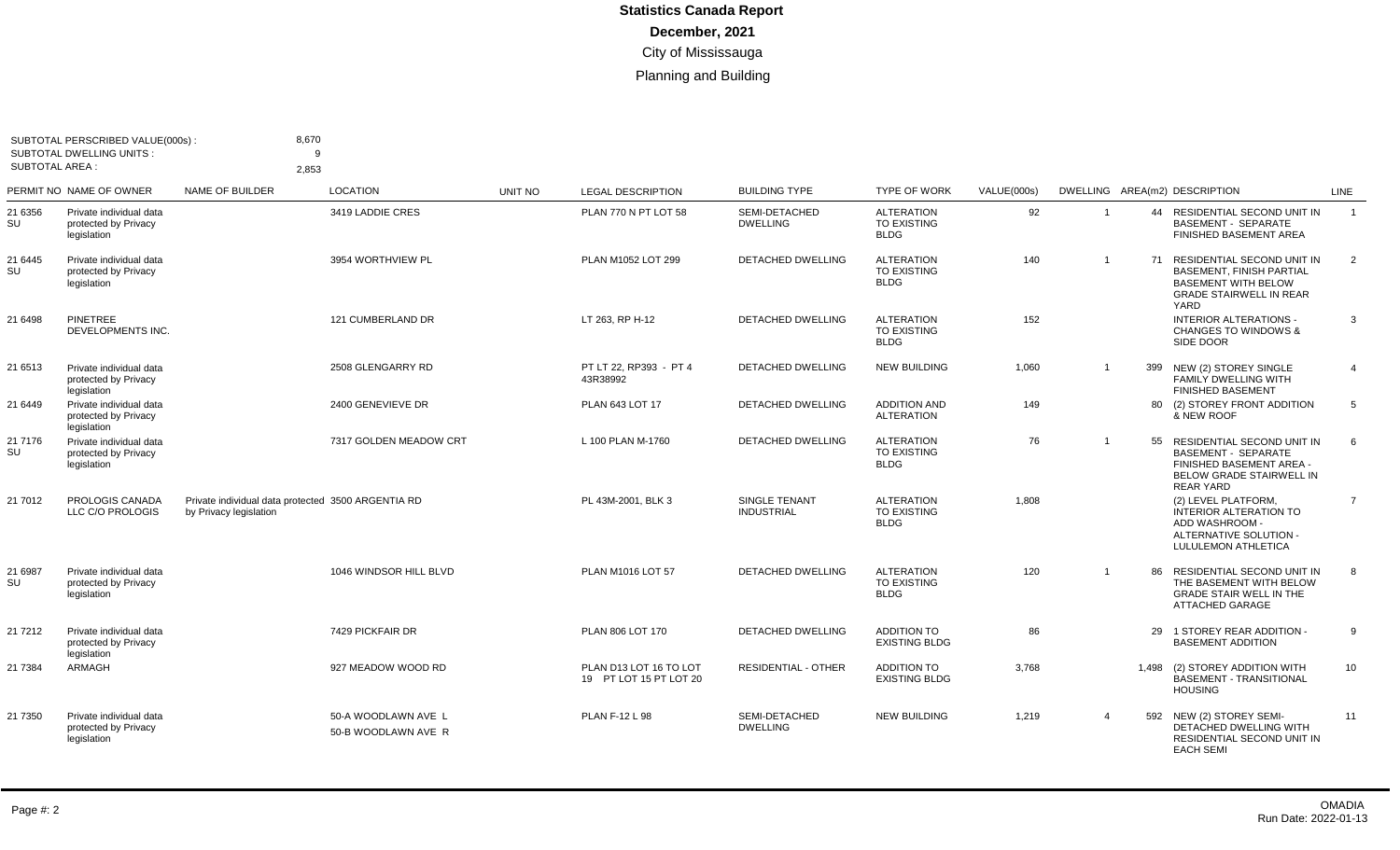| SUBTOTAL AREA : | SUBTOTAL PERSCRIBED VALUE(000s):<br><b>SUBTOTAL DWELLING UNITS:</b>          |                 | 2,311<br>839           |                        |                                                                                                                                          |                                                 |                                                        |             |                |    |                                                                                                                                                     |                |
|-----------------|------------------------------------------------------------------------------|-----------------|------------------------|------------------------|------------------------------------------------------------------------------------------------------------------------------------------|-------------------------------------------------|--------------------------------------------------------|-------------|----------------|----|-----------------------------------------------------------------------------------------------------------------------------------------------------|----------------|
|                 | PERMIT NO NAME OF OWNER                                                      | NAME OF BUILDER | <b>LOCATION</b>        | UNIT NO                | <b>LEGAL DESCRIPTION</b>                                                                                                                 | <b>BUILDING TYPE</b>                            | <b>TYPE OF WORK</b>                                    | VALUE(000s) |                |    | DWELLING AREA(m2) DESCRIPTION                                                                                                                       | LINE           |
| 21 7336         | THE CANADA LIFE<br><b>ASSURANCE COMPANY</b>                                  |                 | 2855 ARGENTIA RD       | $\boldsymbol{\Lambda}$ | CON 6 WHS, PT L 12, 13 -<br>PTS 4-6 43R28549                                                                                             | MULTI-TENANT<br><b>INDUSTRIAL</b>               | <b>ALTERATION</b><br>TO EXISTING<br><b>BLDG</b>        | 275         |                |    | <b>INTERIOR ALTERATIONS NEW</b><br>TENANT - EVOLVE BIOLOGICS<br><b>CONVERT EXISTING SHOW</b><br>ROOM INTO LAB OFFICES.                              | $\mathbf{1}$   |
| 21 7511         | Private individual data<br>protected by Privacy<br>legislation               |                 | 194 WYNDHAM ST         |                        | PLAN STR 4 PT LOT 2 MAIN                                                                                                                 | <b>DETACHED DWELLING</b>                        | <b>NEW BUILDING</b>                                    | 700         | $\overline{1}$ |    | 373 NEW (2) STOREY CUSTOM<br><b>DWELLING WITH ATTIC &amp;</b><br>DEMOLITION OF EXISTING<br>SINGLE FAMILY DWELLING &<br>SHED                         | $\overline{2}$ |
| 21 7310         | Private individual data<br>protected by Privacy<br>legislation               |                 | 1542 MYRON DR          |                        | <b>PLAN 545 LOT 7</b>                                                                                                                    | <b>DETACHED DWELLING</b>                        | <b>ADDITION TO</b><br><b>EXISTING BLDG</b>             | 86          |                |    | 30 (1) STOREY REAR ADDITION &<br><b>INTERIOR ALTERATIONS</b>                                                                                        | 3              |
| 21 8224         | <b>BEEDIE ON (STRATA</b><br>#1) PROPERTY LTD                                 |                 | 2340 MEADOWVALE BLVD B | 11                     | PCP1105 FORMERLY CON<br>5 WHS PT LTS 11, 12, PT RD<br>ALLOW BET CONS 5, 6,<br>CON 6 WHS PT LT 12.<br>43R34326 PT 3. PART PTS<br>$2, 5-6$ | MULTI-TENANT<br><b>INDUSTRIAL</b>               | <b>ALTERATION</b><br>TO EXISTING<br><b>BLDG</b>        | 334         |                |    | <b>INTERIOR</b><br>ALTERATIONS, TENANT FIT UP<br>(GROUND FLOOR &<br>MEZZANINE) & 2 DEMISING<br><b>WALLS TO CREATE UNIT 11 -</b><br><b>IMGADGETS</b> | $\overline{4}$ |
| 21 7796<br>SU   | Private individual data<br>protected by Privacy<br>legislation               |                 | 1828 SAMUELSON CIR     |                        | L 115 PLAN M-1301                                                                                                                        | <b>DETACHED DWELLING</b>                        | <b>ALTERATION</b><br>TO EXISTING<br><b>BLDG</b>        | 115         | -1             | 80 | RESIDENTIAL SECOND UNIT IN<br><b>BASEMENT</b>                                                                                                       | 5              |
| 21 8263         | SWBC MEC 1<br>LTD/DESJARDINS<br><b>FINANCIAL SECURITY</b><br>LIFE ASSUR, CO. |                 | 1 ROBERT SPECK PKY     | 1460                   | PL M270 PT BLK A.BLK S<br>LESS 43R16350 PT 3                                                                                             | <b>COMMERCIAL OFFICE -</b><br><b>MULTI-USER</b> | <b>ALTERATION</b><br><b>TO EXISTING</b><br><b>BLDG</b> | 278         |                |    | <b>INTERIOR ALTERATIONS -</b><br><b>BARBERRY INC</b>                                                                                                | 6              |
| 21 7742<br>SU   | Private individual data<br>protected by Privacy<br>legislation               |                 | 2082 MUNDEN RD         |                        | PLAN 480 LOT 38                                                                                                                          | <b>DETACHED DWELLING</b>                        | <b>ALTERATION</b><br>TO EXISTING<br><b>BLDG</b>        | 137         | -1             | 99 | RESIDENTIAL SECOND UNIT IN<br>THE BASEMENT                                                                                                          | $\overline{7}$ |
| 21 8193<br>SU   | Private individual data<br>protected by Privacy<br>legislation               |                 | 3221 OSBOURNE RD       |                        | PLAN M605 LOT 102                                                                                                                        | <b>DETACHED DWELLING</b>                        | <b>ALTERATION</b><br>TO EXISTING<br><b>BLDG</b>        | 83          |                |    | 60 RESIDENTIAL SECOND UNIT IN<br>THE BASEMENT                                                                                                       | 8              |
| 21 8192<br>SU   | Private individual data<br>protected by Privacy<br>legislation               |                 | 2879 CROSSCURRENT DR   |                        | PLAN M906 LOT 119                                                                                                                        | <b>DETACHED DWELLING</b>                        | <b>ALTERATION</b><br>TO EXISTING<br><b>BLDG</b>        | 96          |                |    | 69 RESIDENTIAL SECOND UNIT IN<br>THE BASEMENT                                                                                                       | 9              |
| 21 7839<br>SU   | Private individual data<br>protected by Privacy<br>legislation               |                 | 2798 HAMMOND RD        |                        | PLAN M756 LOT 20                                                                                                                         | <b>DETACHED DWELLING</b>                        | <b>ALTERATION</b><br>TO EXISTING<br><b>BLDG</b>        | 115         |                | 62 | RESIDENTIAL SECOND UNIT<br>(TENANT AREA), FINISHED<br>BASEMENT (OWNER AREA), 1<br><b>BELOW GRADE STAIRWELL</b><br>ENTRANCE IN INTERIOR SIDE         | 10             |

YARD, 1 NEW & ONE ENLARGED WINDOW IN

BASEMENT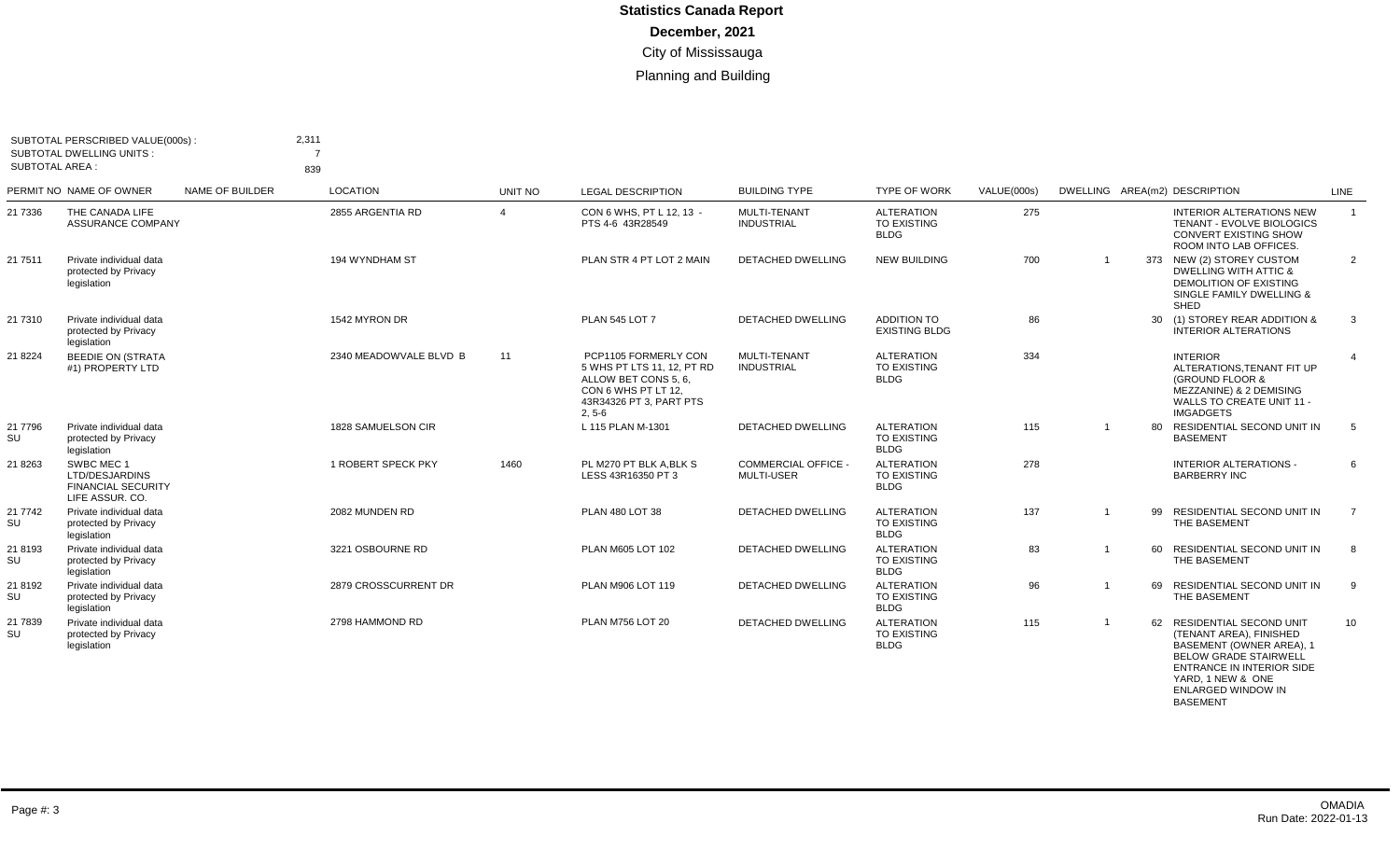| <b>SUBTOTAL AREA:</b> | SUBTOTAL PERSCRIBED VALUE(000s):<br><b>SUBTOTAL DWELLING UNITS:</b>                    |                 | 4,973<br>6<br>1,292     |          |                                                                               |                                                 |                                                        |             |                |    |                                                                                                                                                                                          |                |
|-----------------------|----------------------------------------------------------------------------------------|-----------------|-------------------------|----------|-------------------------------------------------------------------------------|-------------------------------------------------|--------------------------------------------------------|-------------|----------------|----|------------------------------------------------------------------------------------------------------------------------------------------------------------------------------------------|----------------|
|                       | PERMIT NO NAME OF OWNER                                                                | NAME OF BUILDER | <b>LOCATION</b>         | UNIT NO  | <b>LEGAL DESCRIPTION</b>                                                      | <b>BUILDING TYPE</b>                            | <b>TYPE OF WORK</b>                                    | VALUE(000s) |                |    | DWELLING AREA(m2) DESCRIPTION                                                                                                                                                            | LINE           |
| 21 7877<br>SU         | Private individual data<br>protected by Privacy<br>legislation                         |                 | 913 GOLDEN FARMER WAY L |          | PT LT 81 PLAN M1246 - PT<br>4 43R23164                                        | SEMI-DETACHED<br><b>DWELLING</b>                | <b>ALTERATION</b><br><b>TO EXISTING</b><br><b>BLDG</b> | 92          | $\overline{1}$ |    | 66 RESIDENTIAL SECOND UNIT,<br>(1) BELOW GRADE STAIRWELL<br>ENTRANCE IN REAR YARD.<br>(1) NEW EGRESS WINDOW &<br>(1) ENLARGED WINDOW IN<br><b>BASEMENT</b>                               | $\mathbf{1}$   |
| 21 8136               | Private individual data<br>protected by Privacy<br>legislation                         |                 | 72 WANITA RD            |          | PLAN H21 LOT 180                                                              | <b>DETACHED DWELLING</b>                        | <b>NEW BUILDING</b>                                    | 855         |                |    | 352 NEW 2 STOREY DETACHED<br><b>DWELLING &amp; DEMOLISH</b><br><b>EXISTING DETACHED</b><br><b>DWELLING</b>                                                                               | $\overline{2}$ |
| 21 8209               | Private individual data<br>protected by Privacy<br>legislation                         |                 | 2071 LAUGHTON AVE       |          | CON 1 SDS PT LOT 4                                                            | DETACHED DWELLING                               | <b>ALTERATION</b><br><b>TO EXISTING</b><br><b>BLDG</b> | 291         |                |    | <b>INTERIOR ALTERATIONS</b><br><b>INCLUDES GROUND &amp;</b><br><b>SECOND FLOORS</b>                                                                                                      | 3              |
| 21 8524               | Private individual data<br>protected by Privacy<br>legislation                         |                 | 7592 CHINOOK DR         |          | <b>PLAN 578 LOT 27</b>                                                        | <b>DETACHED DWELLING</b>                        | <b>NEW BUILDING</b>                                    | 929         |                |    | 338 2 STOREY DETACHED<br>DWELLING WITH FINISHED<br><b>BASEMENT, DEMOLISH</b><br><b>EXISTING DETACHED</b><br><b>DWELLING</b>                                                              | $\overline{4}$ |
| 21 8165               | Private individual data<br>protected by Privacy<br>legislation                         |                 | 7480 HOMESIDE GDNS      |          | PLAN 578 LOT 138                                                              | <b>DETACHED DWELLING</b>                        | <b>NEW BUILDING</b>                                    | 907         |                |    | 330 DEMO OF EXISTING DWELLING<br>& NEW (2) STOREY SFD W/<br><b>FINISHED BSMT</b>                                                                                                         | 5              |
| 21 7888               | <b>MORGUARD MCC</b><br>LIMITED                                                         |                 | 201 CITY CENTRE DR      | 109      | CON 2 NDS PT LOTS 17.18<br>RP 43R5845 PARTS 1 TO 7<br><b>PLAN M1010 BLK 7</b> | <b>COMMERCIAL OFFICE -</b><br><b>MULTI-USER</b> | <b>ALTERATION</b><br><b>TO EXISTING</b><br><b>BLDG</b> | 347         |                |    | <b>INTERIOR ALTERATIONS -</b><br><b>SPORTS BAR</b>                                                                                                                                       | 6              |
| 21 8767               | THE CANADA LIFE<br>ASSURANCE COMPANY                                                   |                 | 6725 MILLCREEK DR G     | 2 & 3    | <b>PLAN 981 LOT 8</b>                                                         | MULTI-TENANT<br><b>INDUSTRIAL</b>               | <b>ALTERATION</b><br><b>TO EXISTING</b><br><b>BLDG</b> | 262         |                |    | <b>INTERIOR ALTERATIONS TO</b><br>EXISTING VACANT SPACE.<br><b>CONSTRUCTION OF NEW</b><br>OFFICES, MEETING ROOMS &<br>LUNCHROOM. NEW FLOORING<br>& PAINT THROUGHOUT -<br>(LANDLORD WORK) | $\overline{7}$ |
| 21 8304               | <b>EXPLORER DRIVE</b><br>EQUITIES INC C/O<br><b>TRIOVEST REALTY</b><br><b>ADVISORS</b> |                 | 5750 EXPLORER DR        | 200-201A | PL 43M793, PT B 3 - PTS 3,<br>7 43R23726                                      | <b>COMMERCIAL OFFICE -</b><br><b>MULTI-USER</b> | <b>ALTERATION</b><br><b>TO EXISTING</b><br><b>BLDG</b> | 659         |                |    | <b>INTERIOR ALTERATIONS.</b><br>TENANT FIT-UP - SKYGRID<br><b>CONSTRUCTION OFFICES</b>                                                                                                   | 8              |
| 21 8877<br>SU         | Private individual data<br>protected by Privacy<br>legislation                         |                 | 6119 CHEEGA CRT         |          | PLAN M496 LOT 15                                                              | <b>DETACHED DWELLING</b>                        | <b>ALTERATION</b><br><b>TO EXISTING</b><br><b>BLDG</b> | 101         | $\overline{1}$ | 57 | RESIDENTIAL SECOND UNIT IN<br><b>BASEMENT, BELOW GRADE</b><br>STAIRWELL IN REAR YARD.<br><b>INTERIOR ALTERATIONS ON</b><br><b>GROUND FLOOR</b>                                           | 9              |
| 21 8487<br>SU         | Private individual data<br>protected by Privacy<br>legislation                         |                 | 988 SONOMA CRT R        |          | PT LT 51 PLAN M-1342 - PT<br>33 43R24130                                      | SEMI-DETACHED<br><b>DWELLING</b>                | <b>ALTERATION</b><br>TO EXISTING<br><b>BLDG</b>        | 92          | $\overline{1}$ |    | 41 RESIDENTIAL SECOND UNIT<br>(TENANT AREA) & FINISHED<br><b>BASEMENT (OWNER AREA)</b>                                                                                                   | 10             |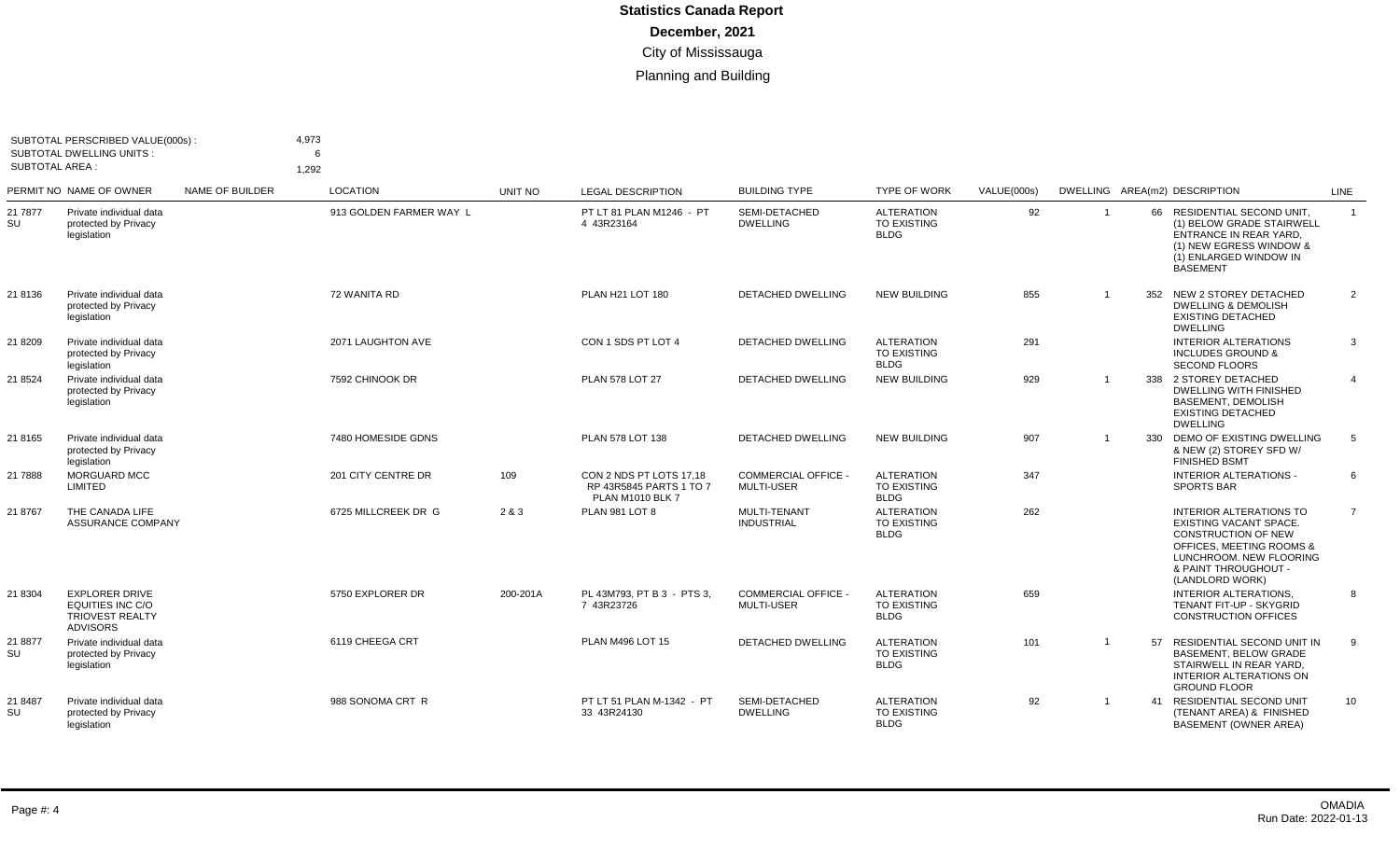| SUBTOTAL PERSCRIBED VALUE(000s):<br><b>SUBTOTAL DWELLING UNITS:</b><br><b>SUBTOTAL AREA:</b> |                                                                |                 | 1,772<br>6<br>565      |         |                                                                                      |                                          |                                                        |             |                |    |                                                                                                                                                                                                                   |                |
|----------------------------------------------------------------------------------------------|----------------------------------------------------------------|-----------------|------------------------|---------|--------------------------------------------------------------------------------------|------------------------------------------|--------------------------------------------------------|-------------|----------------|----|-------------------------------------------------------------------------------------------------------------------------------------------------------------------------------------------------------------------|----------------|
|                                                                                              | PERMIT NO NAME OF OWNER                                        | NAME OF BUILDER | <b>LOCATION</b>        | UNIT NO | <b>LEGAL DESCRIPTION</b>                                                             | <b>BUILDING TYPE</b>                     | <b>TYPE OF WORK</b>                                    | VALUE(000s) |                |    | DWELLING AREA(m2) DESCRIPTION                                                                                                                                                                                     | LINE           |
| 21 8441                                                                                      | Private individual data<br>protected by Privacy<br>legislation |                 | 2589 VINELAND RD       |         | PLAN 824 LOT 23                                                                      | <b>DETACHED DWELLING</b>                 | <b>ADDITION AND</b><br><b>ALTERATION</b>               | 438         |                |    | 109 ADDITION: FRONT & REAR.<br>BASEMENT WALK-OUT.<br><b>INTERIOR ALTERATION.</b><br><b>FINISH BASEMENT</b>                                                                                                        | $\overline{1}$ |
| 21 8402<br>SU                                                                                | Private individual data<br>protected by Privacy<br>legislation |                 | 7258 WINDRUSH CRT      |         | PLAN M907 LOT 17                                                                     | <b>DETACHED DWELLING</b>                 | <b>ALTERATION</b><br><b>TO EXISTING</b><br><b>BLDG</b> | 160         | -1             |    | 115 RESIDENTIAL SECOND UNIT,<br>(2) WINDOW ENLARGEMENTS<br>& BASEMENT RENOVATION<br><b>WORK</b>                                                                                                                   | 2              |
| 21 9182                                                                                      | 2847483 ONTARIO INC.                                           |                 | 2188 HIGHRIVER CRT     |         | <b>PLAN 868 LOT 2</b>                                                                | <b>DETACHED DWELLING</b>                 | <b>ADDITION AND</b><br><b>ALTERATION</b>               | 55          |                |    | <b>INTERIOR ALTERATIONS</b><br><b>INCLUDES FINISH</b><br>BASEMENT.GROUND FLOOR.<br>SECOND FLOOR & REAR<br>YARD CANOPY                                                                                             | 3              |
| 21 8802                                                                                      | 945324 ONTARIO INC                                             |                 | 1240 EGLINTON AVE W BC | $B-13$  | RANGE 5 NDS PT LT 7.<br>43R16932 PT OF PART 1.<br>43R17654 PTS 1-4, 12, 28-<br>31,35 | <b>COMMERCIAL RETAIL -</b><br>MULTI-USER | <b>ALTERATION</b><br><b>TO EXISTING</b><br><b>BLDG</b> | 289         |                |    | <b>INTERIOR ALTERATIONS -</b><br><b>HEARING LIFE</b>                                                                                                                                                              | $\overline{4}$ |
| 21 8293                                                                                      | Private individual data<br>protected by Privacy<br>legislation |                 | 1042 WEST AVE          |         | PLAN C23 LOT 89                                                                      | <b>DETACHED DWELLING</b>                 | <b>DEMOLITION</b>                                      | 37          |                |    | DEMOLITION OF EXISTING (1)<br><b>STOREY DWELLING</b>                                                                                                                                                              | $\overline{5}$ |
| 21 8751<br>SU                                                                                | Private individual data<br>protected by Privacy<br>legislation |                 | 3734 DUNRANKIN DR      |         | PLAN 710 LOT 281                                                                     | <b>DETACHED DWELLING</b>                 | <b>ALTERATION</b><br>TO EXISTING<br><b>BLDG</b>        | 77          | $\overline{1}$ | 56 | RESIDNETIAL SECOND UNIT IN<br>THE BASEMENT                                                                                                                                                                        | 6              |
| 21 8621<br>SU                                                                                | Private individual data<br>protected by Privacy<br>legislation |                 | 5128 RAYANA RDGE       |         | L 85 PLAN M-1664                                                                     | <b>DETACHED DWELLING</b>                 | <b>ALTERATION</b><br><b>TO EXISTING</b><br><b>BLDG</b> | 104         | $\overline{1}$ | 65 | <b>RESIDENTIAL SECOND UNIT</b><br>(TENANT AREA), FINISHED<br>BASEMENT(OWNER AREA), 1<br><b>BELOW GRADE STAIRWELL</b><br>ENTRANCE IN REAR YARD                                                                     | $\overline{7}$ |
| 21 8719                                                                                      | Private individual data<br>protected by Privacy<br>legislation |                 | 2180 HARCOURT CRES     |         | PLAN 493 LOT 82                                                                      | <b>DETACHED DWELLING</b>                 | <b>ADDITION AND</b><br><b>ALTERATION</b>               | 315         |                |    | 98 NEW (2) STOREY REAR<br><b>ADDITION. INCLUDES</b><br><b>COVERED FRONT PORCH,</b><br><b>REAR DECK &amp; INTERIOR</b><br><b>ALTERATIONS EXISTING</b><br><b>GROUND FLOOR &amp; EXISTING</b><br><b>SECOND FLOOR</b> | 8              |
| 21 9368<br>SU                                                                                | Private individual data<br>protected by Privacy<br>legislation |                 | 6900 AMOUR TERR        |         | L 20 PLAN M-1344                                                                     | <b>DETACHED DWELLING</b>                 | <b>ALTERATION</b><br>TO EXISTING<br><b>BLDG</b>        | 86          | -1             |    | 62 NEW SECOND UNIT - TWO (2)<br>WINDOWS ENLARGED & ONE<br>(1) NEW WINDOW                                                                                                                                          | 9              |
| 21 8717<br>SU                                                                                | Private individual data<br>protected by Privacy<br>legislation |                 | 7339 DELLAPORT DR      |         | PLAN 710 LOT 190                                                                     | <b>DETACHED DWELLING</b>                 | <b>ALTERATION</b><br>TO EXISTING<br><b>BLDG</b>        | 122         | -1             | 11 | PROPOSED SECOND UNIT IN<br><b>BASEMENT WITH ABOVE</b><br><b>GRADE SIDE DOOR &amp;</b><br><b>ENLARGED WIDNOW</b>                                                                                                   | 10             |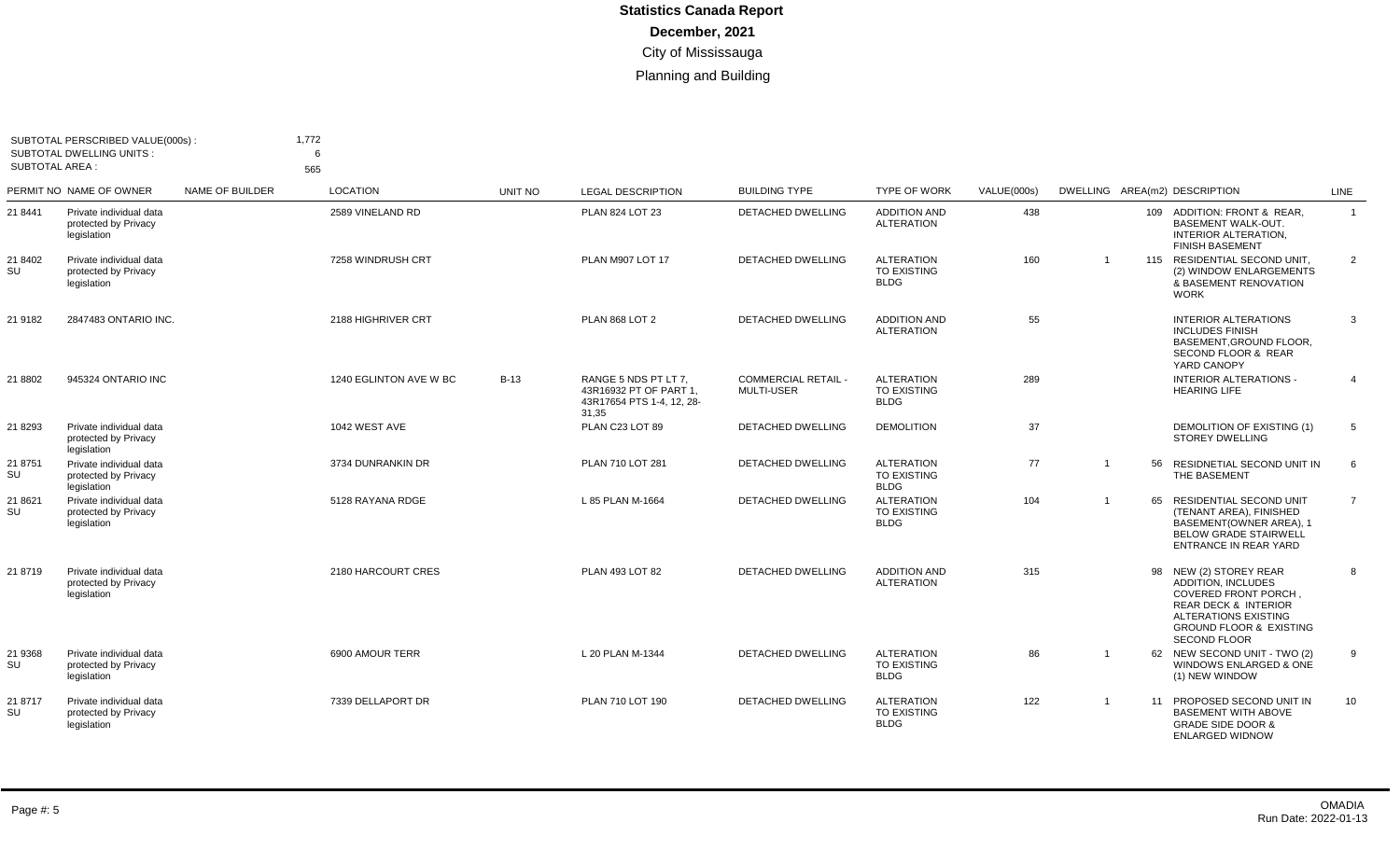| SUBTOTAL PERSCRIBED VALUE(000s):<br><b>SUBTOTAL DWELLING UNITS:</b><br><b>SUBTOTAL AREA:</b> |                                                                | 2,724<br>1,201                                                                | 8                    |         |                                       |                          |                                                        |             |                         |     |                                                                                                                                                                                             |                |
|----------------------------------------------------------------------------------------------|----------------------------------------------------------------|-------------------------------------------------------------------------------|----------------------|---------|---------------------------------------|--------------------------|--------------------------------------------------------|-------------|-------------------------|-----|---------------------------------------------------------------------------------------------------------------------------------------------------------------------------------------------|----------------|
|                                                                                              | PERMIT NO NAME OF OWNER                                        | NAME OF BUILDER                                                               | <b>LOCATION</b>      | UNIT NO | <b>LEGAL DESCRIPTION</b>              | <b>BUILDING TYPE</b>     | <b>TYPE OF WORK</b>                                    | VALUE(000s) |                         |     | DWELLING AREA(m2) DESCRIPTION                                                                                                                                                               | LINE           |
| 21 9141<br>SU                                                                                | 2792174 ONTARIO INC.                                           |                                                                               | 3684 WOODRUFF CRES   |         | PLAN 710 LOT 47                       | <b>DETACHED DWELLING</b> | <b>ALTERATION</b><br><b>TO EXISTING</b><br><b>BLDG</b> | 89          | -1                      |     | 49 RESIDENTIAL SECOND UNIT IN<br>THE BASEMENT & MAIN<br>FLOOR (PARTIAL)                                                                                                                     | $\overline{1}$ |
| 21 9063                                                                                      | Private individual data<br>protected by Privacy<br>legislation |                                                                               | 3456 WARLEY CRT      |         | L 15 PLAN M-1218                      | DETACHED DWELLING        | <b>ALTERATION</b><br>TO EXISTING<br><b>BLDG</b>        | 71          |                         |     | FINISHED BASEMENT,<br><b>ENLARGED WINDOW</b>                                                                                                                                                | $\overline{2}$ |
| 21 8822                                                                                      | Private individual data<br>protected by Privacy<br>legislation |                                                                               | 2167 GORDON DR       |         | PART LT 5, RP E-20 - PT 1<br>43R37424 | <b>DETACHED DWELLING</b> | <b>NEW BUILDING</b>                                    | 1,241       | $\overline{1}$          | 465 | NEW (2) STOREY SINGLE<br>FAMILY DWELLING WITH<br><b>BASEMENT WALKOUT IN</b><br><b>REAR</b>                                                                                                  | 3              |
| 21 8818<br>SU                                                                                | Private individual data<br>protected by Privacy<br>legislation |                                                                               | 2551 OLD CARRIAGE RD |         | PLAN M63 LOT 1                        | <b>DETACHED DWELLING</b> | <b>ALTERATION</b><br><b>TO EXISTING</b><br><b>BLDG</b> | 125         | $\overline{1}$          | 90  | RESIDENTIAL SECOND UNIT IN<br><b>BASEMENT, BELOW GRADE</b><br>STAIRWELL IN REAR YARD                                                                                                        | $\overline{4}$ |
| 21 9479                                                                                      | Private individual data<br>protected by Privacy<br>legislation |                                                                               | 4120 UXBRIDGE LANE   |         | PLAN M372 LOT 109                     | <b>DETACHED DWELLING</b> | <b>ADDITION AND</b><br><b>ALTERATION</b>               | 150         |                         |     | 30 2ND STOREY ADDITION OVER<br><b>EXISTING GARAGE IN FRONT</b><br>YARD                                                                                                                      | 5              |
| 21 9241                                                                                      | Private individual data<br>protected by Privacy<br>legislation | Private individual data protected 1297 BIRCHVIEW DR<br>by Privacy legislation |                      |         | PLAN 336 LOT 44                       | DETACHED DWELLING        | <b>ADDITION AND</b><br><b>ALTERATION</b>               | 328         |                         |     | 123 ADDITION - ENLARGE<br>GARAGE, 2ND FLOOR OVER<br><b>GARAGE &amp; CENTRAL HALL,</b><br>ROOF ALTERATION TO<br><b>EXISTING DWELLING</b>                                                     | 6              |
| 21 8955<br>SU                                                                                | Private individual data<br>protected by Privacy<br>legislation |                                                                               | 2571 THORN LODGE DR  |         | PLAN 824 LOT 165                      | DETACHED DWELLING        | <b>ALTERATION</b><br><b>TO EXISTING</b><br><b>BLDG</b> | 200         | $\overline{1}$          |     | 97 REVISION INCLUDES:<br>RESIDENTIAL SECOND UNIT IN<br><b>BASEMENT, FINISH PARTIAL</b><br><b>BASEMENT WITH INTERIOR</b><br>ALTERATIONS, EXTERIOR<br>ALTERATIONS & NEW FRONT<br><b>PORCH</b> | $\overline{7}$ |
| 21 9242<br>SU                                                                                | Private individual data<br>protected by Privacy<br>legislation |                                                                               | 1778 FOLKWAY DR      |         | PLAN M245 LOT 185                     | DETACHED DWELLING        | <b>ALTERATION</b><br><b>TO EXISTING</b><br><b>BLDG</b> | 125         | -1                      | 90  | RESIDENTIAL SECOND UNIT IN<br><b>BASEMENT &amp; BELOW GRADE</b><br>STAIRWELL IN REAR YARD                                                                                                   | 8              |
| 21 8898<br>SU                                                                                | Private individual data<br>protected by Privacy<br>legislation |                                                                               | 7550 MAGISTRATE TERR |         | L 44 PLAN M-1422                      | <b>DETACHED DWELLING</b> | <b>ALTERATION</b><br><b>TO EXISTING</b><br><b>BLDG</b> | 100         | $\overline{\mathbf{1}}$ | 72  | RESIDENTIAL SECOND UNIT IN<br>BASEMENT. NEW SIDE DOOR                                                                                                                                       | -9             |
| 21 9070<br>SU                                                                                | Private individual data<br>protected by Privacy<br>legislation |                                                                               | 4772 HALF MOON GROV  |         | L 107 PLAN M-1553                     | <b>DETACHED DWELLING</b> | <b>ALTERATION</b><br><b>TO EXISTING</b><br><b>BLDG</b> | 134         | $\overline{1}$          | 97  | <b>RESIDENTIAL SECOND UNIT IN</b><br>BASEMENT, NEW SIDE DOOR                                                                                                                                | 10             |
| 21 9164                                                                                      | Private individual data<br>protected by Privacy<br>legislation |                                                                               | 1043 WEST AVE        |         | PLAN C23 PT LOT 66                    | <b>DETACHED DWELLING</b> | <b>DEMOLITION</b>                                      | 38          |                         |     | DEMOLITION OF EXISTING<br>SINGLE FAMILY DWELLING &<br>TWO (2) ACCESSORY<br><b>STRUCTURES</b>                                                                                                | 11             |
| 21 9016<br>SU                                                                                | Private individual data<br>protected by Privacy<br>legislation |                                                                               | 3074 DALEHURST DR    |         | PLAN M953 LOT 21                      | <b>DETACHED DWELLING</b> | <b>ALTERATION</b><br><b>TO EXISTING</b><br><b>BLDG</b> | 123         | - 1                     | 89  | RESIDENTIAL SECOND UNIT IN<br><b>BASEMENT, BELOW GRADE</b><br>STAIRWELL IN REAR YARD                                                                                                        | 12             |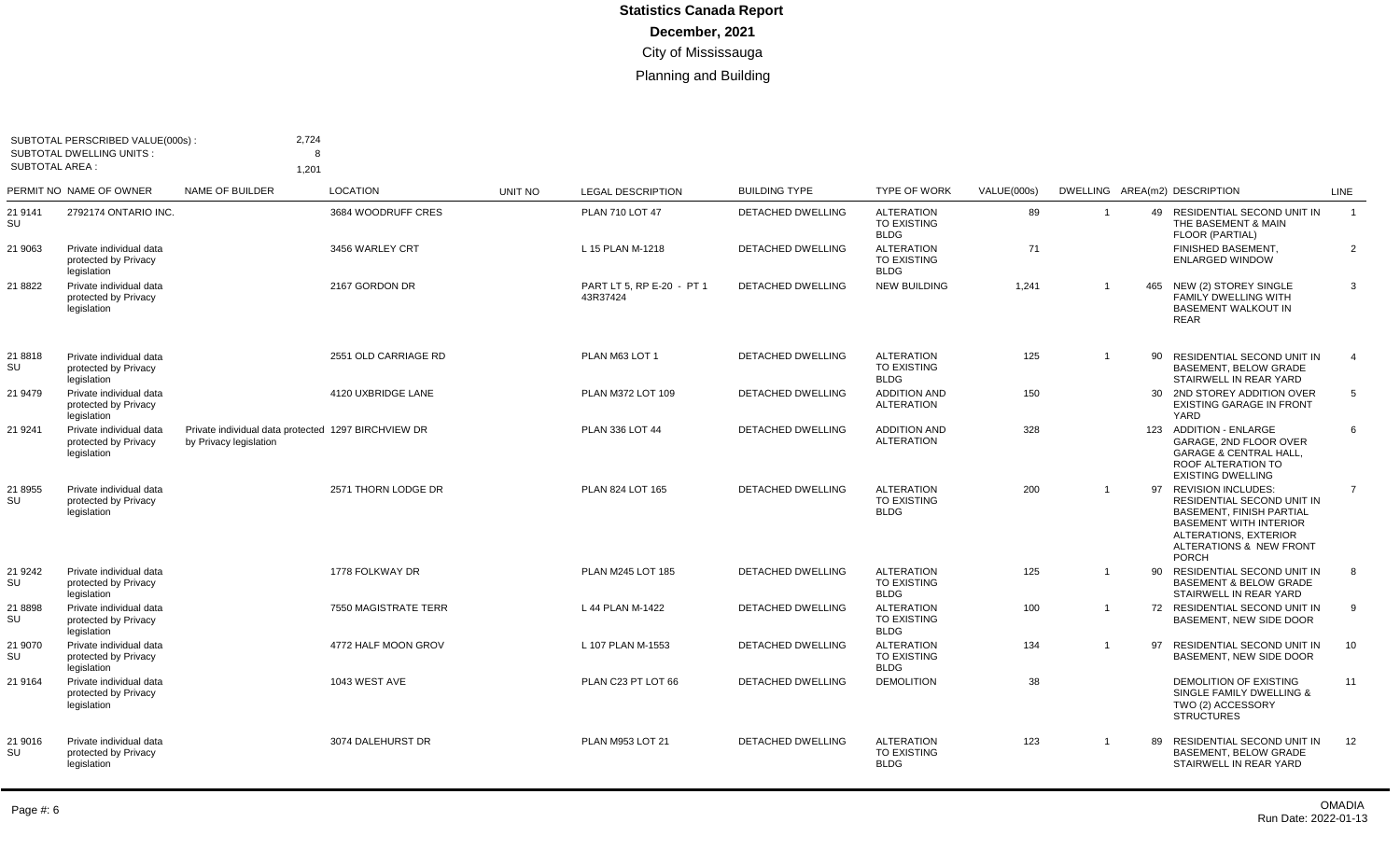|                       | SUBTOTAL PERSCRIBED VALUE(000s):<br><b>SUBTOTAL DWELLING UNITS:</b> |                 | 6,631<br>7               |                         |                                               |                                               |                                                        |             |                |    |                                                                                                                                       |                 |
|-----------------------|---------------------------------------------------------------------|-----------------|--------------------------|-------------------------|-----------------------------------------------|-----------------------------------------------|--------------------------------------------------------|-------------|----------------|----|---------------------------------------------------------------------------------------------------------------------------------------|-----------------|
| <b>SUBTOTAL AREA:</b> |                                                                     |                 | 1,304                    |                         |                                               |                                               |                                                        |             |                |    |                                                                                                                                       |                 |
|                       | PERMIT NO NAME OF OWNER                                             | NAME OF BUILDER | <b>LOCATION</b>          | <b>UNIT NO</b>          | <b>LEGAL DESCRIPTION</b>                      | <b>BUILDING TYPE</b>                          | <b>TYPE OF WORK</b>                                    | VALUE(000s) |                |    | DWELLING AREA(m2) DESCRIPTION                                                                                                         | <b>LINE</b>     |
| 21 9626               | MNBP 6775 FINANCIAL<br>HOLDINGS INC.                                |                 | 6775 FINANCIAL DR        | 102                     | <b>B 13 PLAN M-2091</b>                       | <b>COMMERCIAL OFFICE</b><br><b>MULTI-USER</b> | <b>ALTERATION</b><br>TO EXISTING<br><b>BLDG</b>        | 375         |                |    | <b>INTERIOR ALTERATIONS -</b><br>"RYAN ULC"                                                                                           | $\overline{1}$  |
| 21 9290               | Private individual data<br>protected by Privacy<br>legislation      |                 | 1073 VANIER DR           |                         | PLAN M319 LOT 61                              | <b>DETACHED DWELLING</b>                      | <b>ALTERATION</b><br><b>TO EXISTING</b><br><b>BLDG</b> | 59          |                |    | <b>INTERIOR ALTERATIONS ON</b><br><b>ALL FLOORS</b>                                                                                   | $\overline{2}$  |
| 21 9313<br>SU         | Private individual data<br>protected by Privacy<br>legislation      |                 | 3639 DUNRANKIN DR        |                         | PLAN 710 PT LOT 127                           | SEMI-DETACHED<br><b>DWELLING</b>              | <b>ALTERATION</b><br><b>TO EXISTING</b><br><b>BLDG</b> | 127         | $\overline{1}$ | 92 | RESIDENTIAL SECOND UNIT IN<br><b>BASEMENT, BELOW GRADE</b><br>STAIRWELL IN SIDE YARD                                                  | 3               |
| 21 9346<br>SU         | Private individual data<br>protected by Privacy<br>legislation      |                 | 1453 SILKY ROSE CRT      |                         | PLAN M917 LOT 88                              | <b>DETACHED DWELLING</b>                      | <b>ALTERATION</b><br><b>TO EXISTING</b><br><b>BLDG</b> | 108         | $\overline{1}$ |    | 58 RESIDENTIAL SECOND UNIT IN<br>BASEMENT, SEPARATE<br>FINISHED BASEMENT AREA,<br><b>BELOW GRADE STAIRWELL IN</b><br><b>REAR YARD</b> | $\overline{4}$  |
| 21 9484<br>SU         | Private individual data<br>protected by Privacy<br>legislation      |                 | 1737 BRANCHWOOD PARK     |                         | PLAN M56 LOT 86                               | <b>DETACHED DWELLING</b>                      | <b>ALTERATION</b><br>TO EXISTING<br><b>BLDG</b>        | 124         | $\overline{1}$ |    | 89 RESIDENTIAL SECOND UNIT IN<br><b>BASEMENT</b>                                                                                      | $5\overline{)}$ |
| 21 9535               | Private individual data<br>protected by Privacy<br>legislation      |                 | 6024 DUFORD DR           |                         | PLAN M848 LOT 166                             | <b>DETACHED DWELLING</b>                      | <b>ALTERATION</b><br>TO EXISTING<br><b>BLDG</b>        | 79          |                |    | FINISHED BASEMENT.<br><b>ENLARGED WINDOWS</b>                                                                                         | 6               |
| 21 9411               | Private individual data<br>protected by Privacy<br>legislation      |                 | 1403 ALDO DR             |                         | <b>PLAN 420 LOT 4</b>                         | <b>DETACHED DWELLING</b>                      | <b>NEW BUILDING</b>                                    | 1.561       | $\overline{1}$ |    | 532 2 STOREY DETACHED<br><b>DWELLING WITH FINISHED</b><br><b>BASEMENT, DEMOLISH</b><br><b>EXISTING DETACHED</b><br><b>DWELLING</b>    | $\overline{7}$  |
| 21 9399<br>SU         | Private individual data<br>protected by Privacy<br>legislation      |                 | 924 KHAN CRES R          |                         | PLAN M1381 PT LT 5 - PT<br>10 43R25319        | SEMI-DETACHED<br><b>DWELLING</b>              | <b>ALTERATION</b><br><b>TO EXISTING</b><br><b>BLDG</b> | 69          |                |    | 49 RESIDENTIAL SECOND UNIT IN<br><b>BASEMENT</b>                                                                                      | 8               |
| 21 9541               | Private individual data<br>protected by Privacy<br>legislation      |                 | 922 THE GREENWAY         |                         | <b>PLAN 377 LOT 25</b>                        | DETACHED DWELLING                             | <b>NEW BUILDING</b>                                    | 1,104       |                |    | 417 NEW (2) STOREY DETACHED<br>DWELLING WITH FINISHED<br><b>BASEMENT</b>                                                              | 9               |
| 21 9516<br>SU         | Private individual data<br>protected by Privacy<br>legislation      |                 | 1883 CARRERA CRT         |                         | PLAN M465 PT LOT 6<br>RP 43R12132 PARTS 20,21 | <b>DETACHED DWELLING</b>                      | <b>ALTERATION</b><br>TO EXISTING<br><b>BLDG</b>        | 92          | $\overline{1}$ | 67 | RESIDENTIAL SECOND UNIT IN<br><b>BASEMENT</b>                                                                                         | 10              |
| 21 9432               | THE ERIN MILLS<br><b>DEVELOPMENT</b><br>CORPORATION                 |                 | 3665 ODYSSEY DR          | $\overline{\mathbf{1}}$ | <b>B 5 PLAN M-1977</b>                        | <b>MULTI-TENANT</b><br><b>INDUSTRIAL</b>      | <b>ALTERATION</b><br><b>TO EXISTING</b><br><b>BLDG</b> | 2,508       |                |    | <b>INTERIOR ALTERATIONS -</b><br>COTTON CANDY INC.                                                                                    | 11              |
| 21 9585               | <b>ROCKFAY</b><br>DEVELOPMENTS INC.                                 |                 | 57 FOREST AVE            |                         | LT 335 PL F12                                 | <b>DETACHED DWELLING</b>                      | <b>DEMOLITION</b>                                      | 37          |                |    | DEMOLITION OF EXISTING<br><b>DWELLING</b>                                                                                             | 12              |
| 21 9545               | Private individual data<br>protected by Privacy<br>legislation      |                 | 3362 FOUNTAIN PARK AVE R |                         | PL 43M1495. PT L 194 - PT<br>14 43R28253      | SEMI-DETACHED<br><b>DWELLING</b>              | <b>ALTERATION</b><br><b>TO EXISTING</b><br><b>BLDG</b> | 61          |                |    | FINISHED BASEMENT,<br><b>ENLARGED WINDOWS</b>                                                                                         | 13              |
| 21 9613               | <b>CITY OF MISSISSAUGA</b>                                          |                 | 300 CITY CENTRE DR       | <b>B2 LEVEL</b>         | CON 2 NDS PT LT 18.<br>43R9721 PT OF PART 1   | <b>CITY</b>                                   | <b>ALTERATION</b><br><b>TO EXISTING</b><br><b>BLDG</b> | 327         |                |    | <b>INTERIOR ALTERATIONS</b>                                                                                                           | 14              |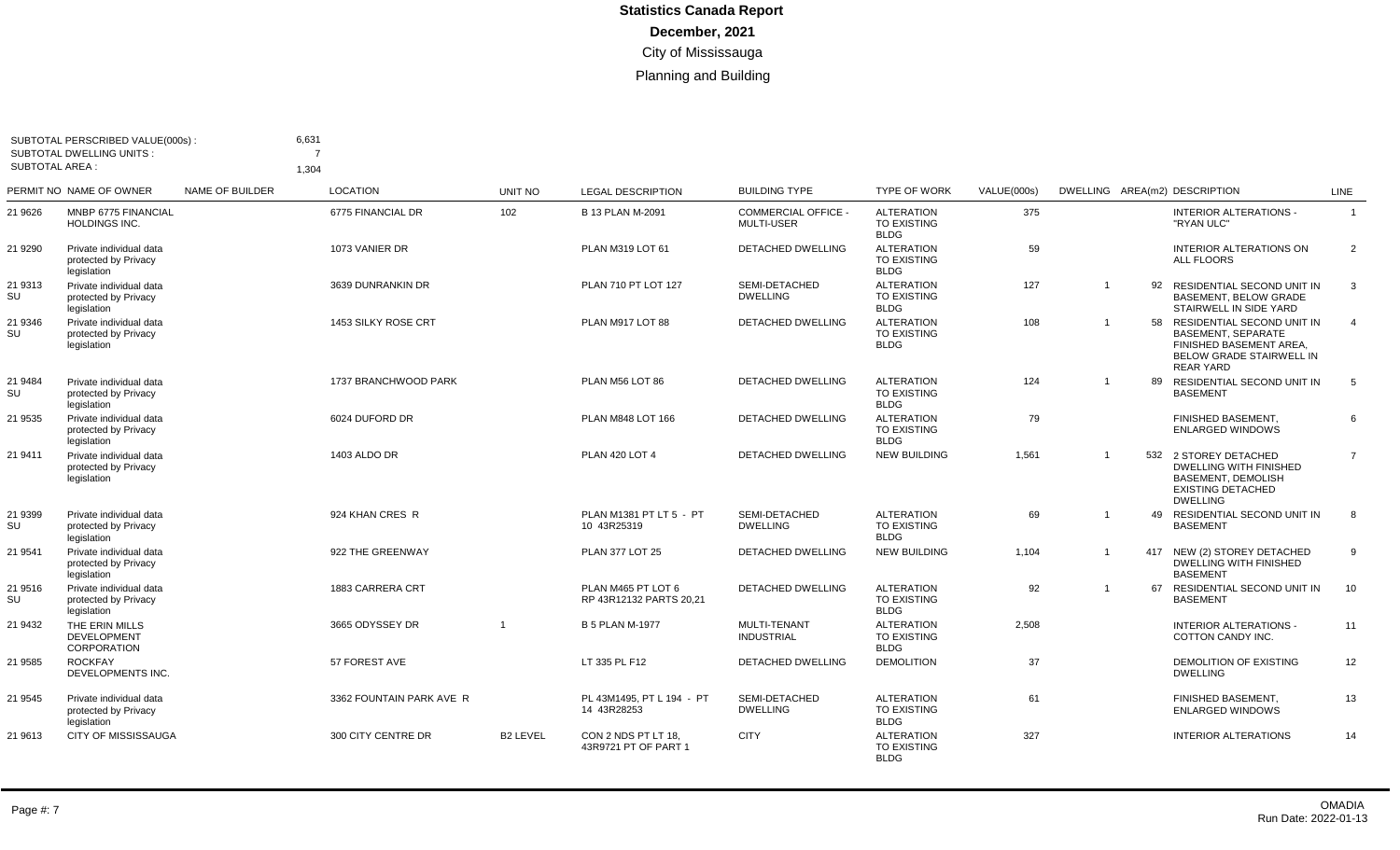|               | SUBTOTAL PERSCRIBED VALUE(000s):<br><b>SUBTOTAL DWELLING UNITS:</b><br><b>SUBTOTAL AREA:</b> |                 | 7,233<br>-5<br>493    |         |                                                            |                                          |                                                        |             |     |                                                                                     |      |
|---------------|----------------------------------------------------------------------------------------------|-----------------|-----------------------|---------|------------------------------------------------------------|------------------------------------------|--------------------------------------------------------|-------------|-----|-------------------------------------------------------------------------------------|------|
|               | PERMIT NO NAME OF OWNER                                                                      | NAME OF BUILDER | <b>LOCATION</b>       | UNIT NO | <b>LEGAL DESCRIPTION</b>                                   | <b>BUILDING TYPE</b>                     | <b>TYPE OF WORK</b>                                    | VALUE(000s) |     | DWELLING AREA(m2) DESCRIPTION                                                       | LINE |
| 21 9630<br>SU | Private individual data<br>protected by Privacy<br>legislation                               |                 | 5362 WESTHAMPTON RD   |         | PLAN M911 LOT 151                                          | <b>DETACHED DWELLING</b>                 | <b>ALTERATION</b><br><b>TO EXISTING</b><br><b>BLDG</b> | 150         |     | 108 RESIDENTIAL SECOND UNIT IN<br>BASEMENT, NEW SIDE DOOR                           |      |
| 21 9838<br>SU | Private individual data<br>protected by Privacy<br>legislation                               |                 | 962 FREDONIA DR       |         | RANGE 2 S.D.S. RACEY<br>TRACT - PT LT 9 - PT 9<br>43R30659 | DETACHED DWELLING                        | <b>ALTERATION</b><br><b>TO EXISTING</b><br><b>BLDG</b> | 171         | 123 | <b>RESIDENTIAL SECOND UNIT IN</b><br><b>BASEMENT</b>                                | 2    |
| 21 9546       | THE ERIN MILLS<br><b>DEVELOPMENT</b><br>CORPORATION                                          |                 | 3665 ODYSSEY DR       | $6 - 7$ | <b>B 5 PLAN M-1977</b>                                     | MULTI-TENANT<br><b>INDUSTRIAL</b>        | <b>OTHER</b>                                           | 3,380       |     | <b>INTERIOR ALTERATIONS -</b><br>PROPACK LOGISTICS CANADA<br><b>ULC</b>             | 3    |
| 21 9724       | Private individual data<br>protected by Privacy<br>legislation                               |                 | 3156 GORETTI PL       |         | L 47 PLAN M-1894                                           | <b>DETACHED DWELLING</b>                 | <b>ALTERATION</b><br><b>TO EXISTING</b><br><b>BLDG</b> | 96          |     | <b>FINISHED BASEMENT</b><br><b>ENLARGE WINDOW &amp; NEW</b><br>SIDE DOOR            |      |
| 21 9869<br>SU | Private individual data<br>protected by Privacy<br>legislation                               |                 | 1923 PAGEHURST CRT    |         | <b>PLAN 735 LOT 2</b>                                      | DETACHED DWELLING                        | <b>ALTERATION</b><br><b>TO EXISTING</b><br><b>BLDG</b> | 102         | 60  | RESIDENTIAL SECOND UNIT IN<br><b>BASEMENT, FINISHED</b><br><b>BASEMENT AREA</b>     | -5   |
| 21 9801<br>SU | Private individual data<br>protected by Privacy<br>legislation                               |                 | 5156 HEATHERLEIGH AVE |         | PLAN M975 LOT 42                                           | <b>DETACHED DWELLING</b>                 | <b>ALTERATION</b><br><b>TO EXISTING</b><br><b>BLDG</b> | 139         | 93  | <b>RESIDENTIAL SECOND UNIT</b><br>IN BASEMENT WITH FINISHED<br><b>BASEMENT AREA</b> | 6    |
| 21 9802<br>SU | Private individual data<br>protected by Privacy<br>legislation                               |                 | 1821 TRUSCOTT DR      |         | PLAN 642 LOT 196                                           | <b>DETACHED DWELLING</b>                 | <b>ALTERATION</b><br><b>TO EXISTING</b><br><b>BLDG</b> | 152         | 110 | RESIDENTIAL SECOND UNIT IN<br><b>BASEMENT</b>                                       |      |
| 21 9705       | THE ERIN MILLS<br><b>DEVELOPMENT</b><br>CORPORATION                                          |                 | 3665 ODYSSEY DR       | $2 - 3$ | <b>B 5 PLAN M-1977</b>                                     | <b>MULTI-TENANT</b><br><b>INDUSTRIAL</b> | <b>ALTERATION</b><br><b>TO EXISTING</b><br><b>BLDG</b> | 3,043       |     | INTERIOR ALTERATIONS - 360<br>SALES SOLUTIONS INC                                   | 8    |

| TOTAL PERSCRIBED VALUE(000s): | 59.321 |
|-------------------------------|--------|
| TOTAL DWELLING UNITS :        | 73     |
| TOTAL AREA :                  | 13.344 |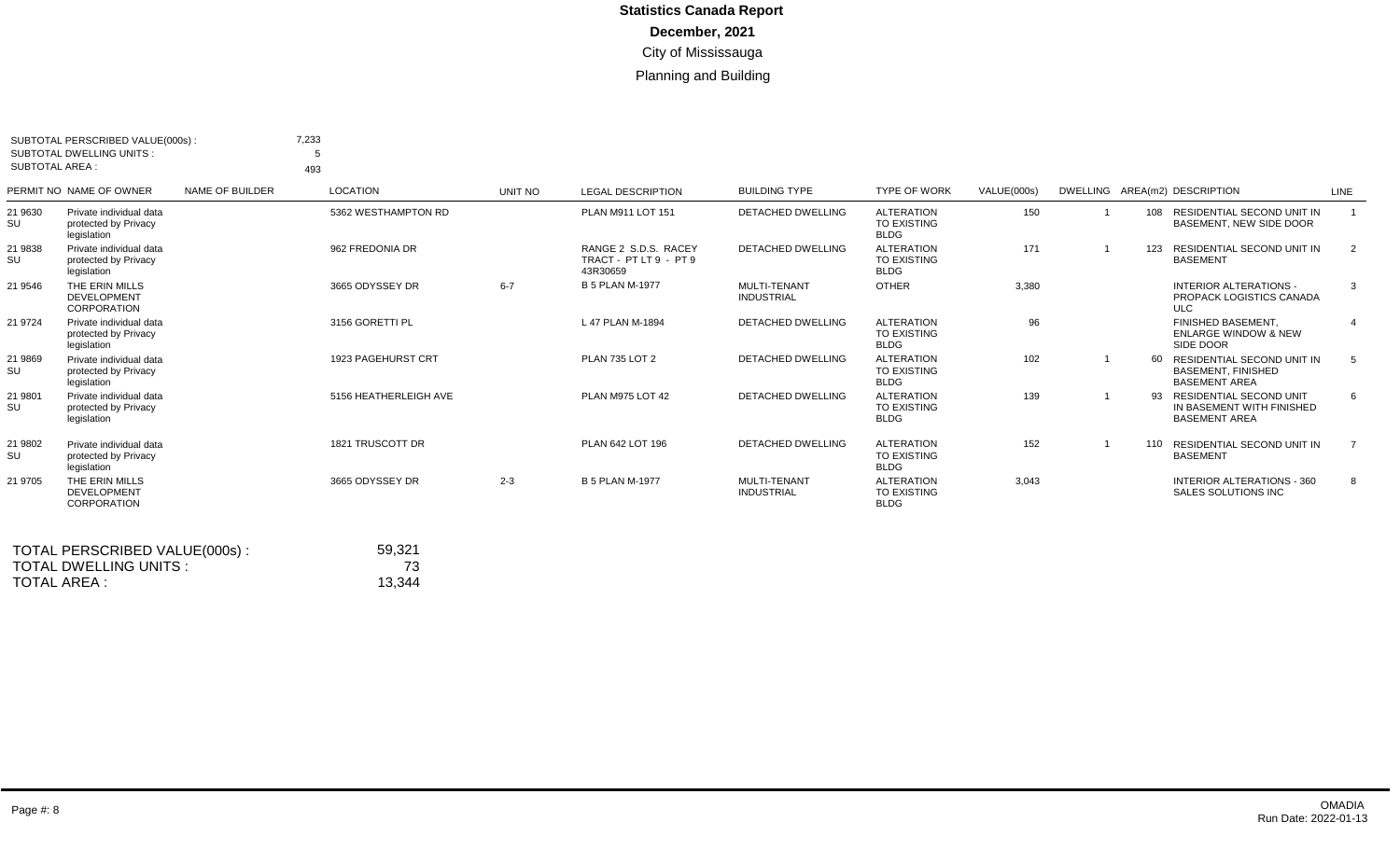# **Statistics Canada Report**

### **December, 2021**

### City of Mississauga

### Planning and Building

### SECTION B - MINOR RESIDENTIAL ADDITIONS AND RENNOVATIONS

| PERMITS VALUED AT LESS THAN \$50,000 |                      | LINE NO. | <b>VALUE (000s)</b> | NO OF PERMITS |
|--------------------------------------|----------------------|----------|---------------------|---------------|
| NEW GARAGES AND CARPORTS             | - SINGLE DWELLINGS   | 01       | 29                  |               |
|                                      | - MULTIPLE DWELLINGS | 02       |                     | 0             |
| NEW INGROUND SWIMMING POOLS          | - SINGLE DWELLINGS   | 03       |                     |               |
|                                      | - MULTIPLE DWELLINGS | 04       |                     | 0             |
| OTHER IMPROVEMENTS                   | - SINGLE DWELLINGS   | 05       | 990                 | 46            |
|                                      | - MULTIPLE DWELLINGS | 06       | 542                 | 32            |
| TOTALS FOR SECTION B                 |                      | 07       | 1.561               | 80            |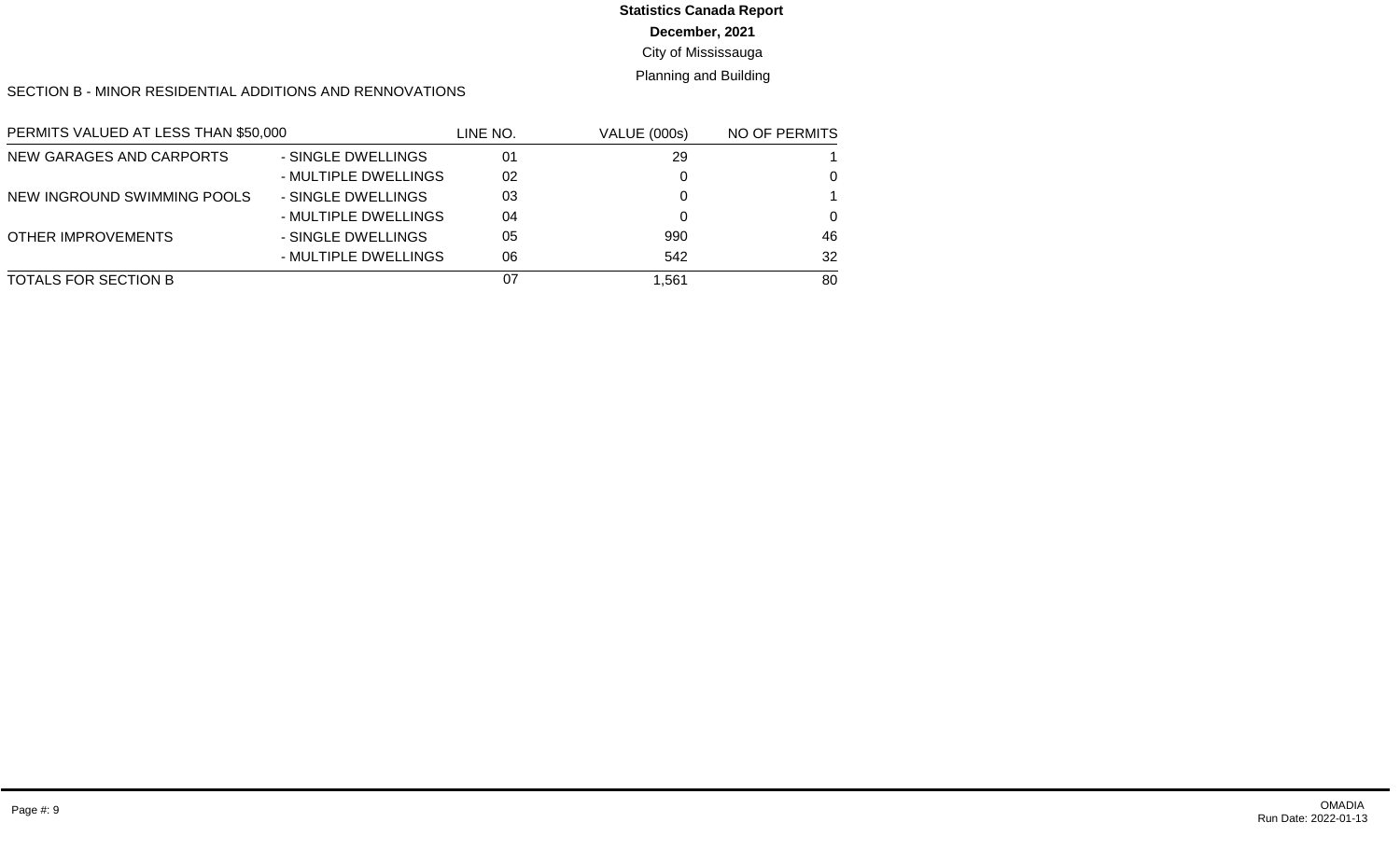# **Statistics Canada Report**

**December, 2021**

City of Mississauga

Planning and Building

SECTION C - MINOR NON-RESIDENTIAL PROJECTS

| PERMITS VALUED AT LESS THAN \$250,000 |                             | LINE NO. | <b>VALUE (000s)</b> | NO OF PERMITS |
|---------------------------------------|-----------------------------|----------|---------------------|---------------|
| <b>INDUSTRIAL</b>                     | - NEW CONSTRUCTION          | 08       |                     | O             |
|                                       | - ADDITIONS AND RENOVATIONS | 09       | 1034                | 35            |
| <b>COMMERCIAL</b>                     | - NEW CONSTRUCTION          | 10       |                     | $\Omega$      |
|                                       | - ADDITIONS AND RENOVATIONS | 11       | 3757                | 70            |
| INSTITUTIONAL OR GOVERNMENTAL         | - NEW CONSTRUCTION          | 12       |                     | $\Omega$      |
|                                       | - ADDITIONS AND RENOVATIONS | 13       | 1686                | 27            |
| TOTALS FOR SECTION C                  |                             | 14       | 6.477               | 132           |